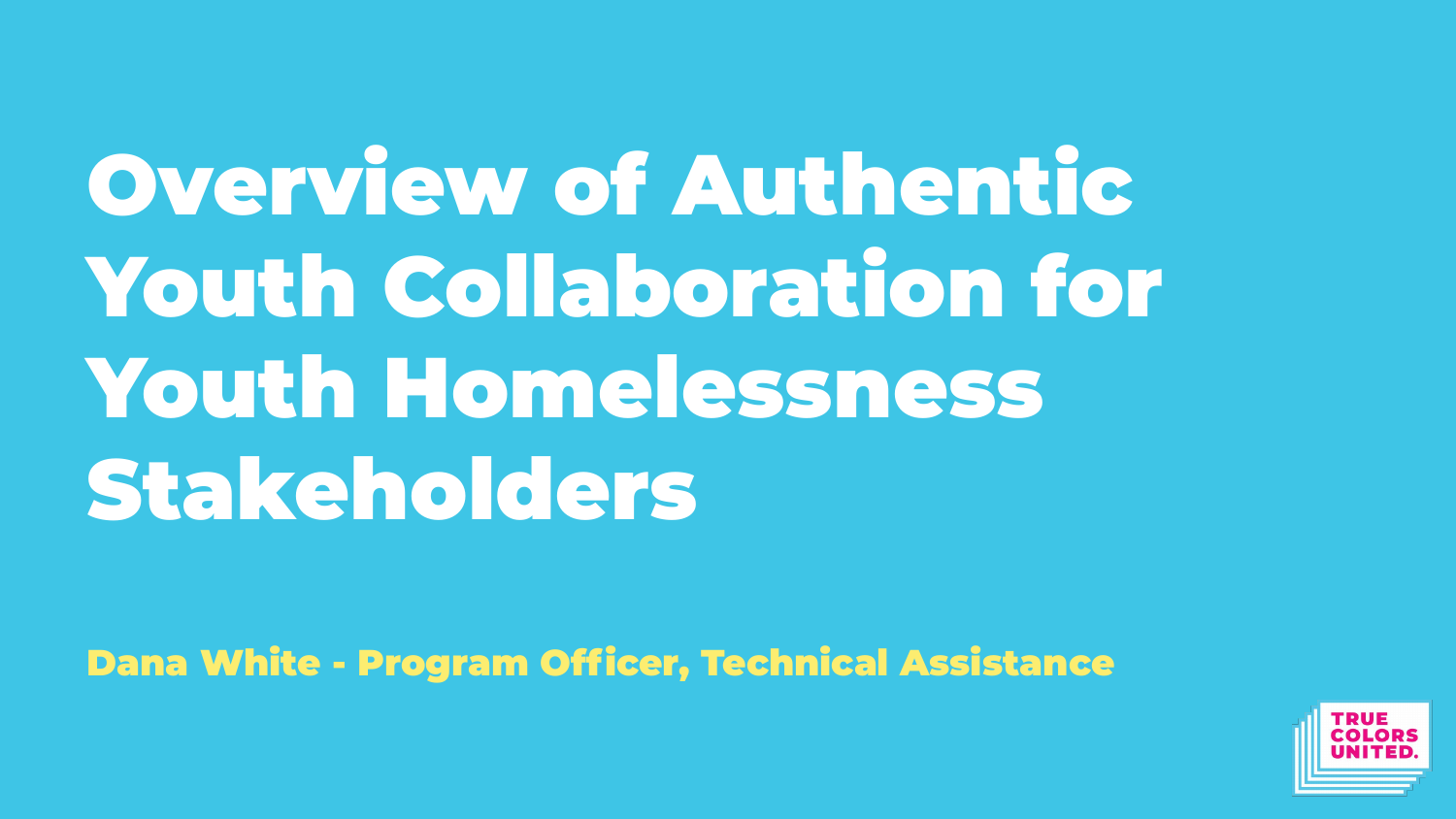## **What we do:**



**Training & Education Advocacy Youth Collaboration**

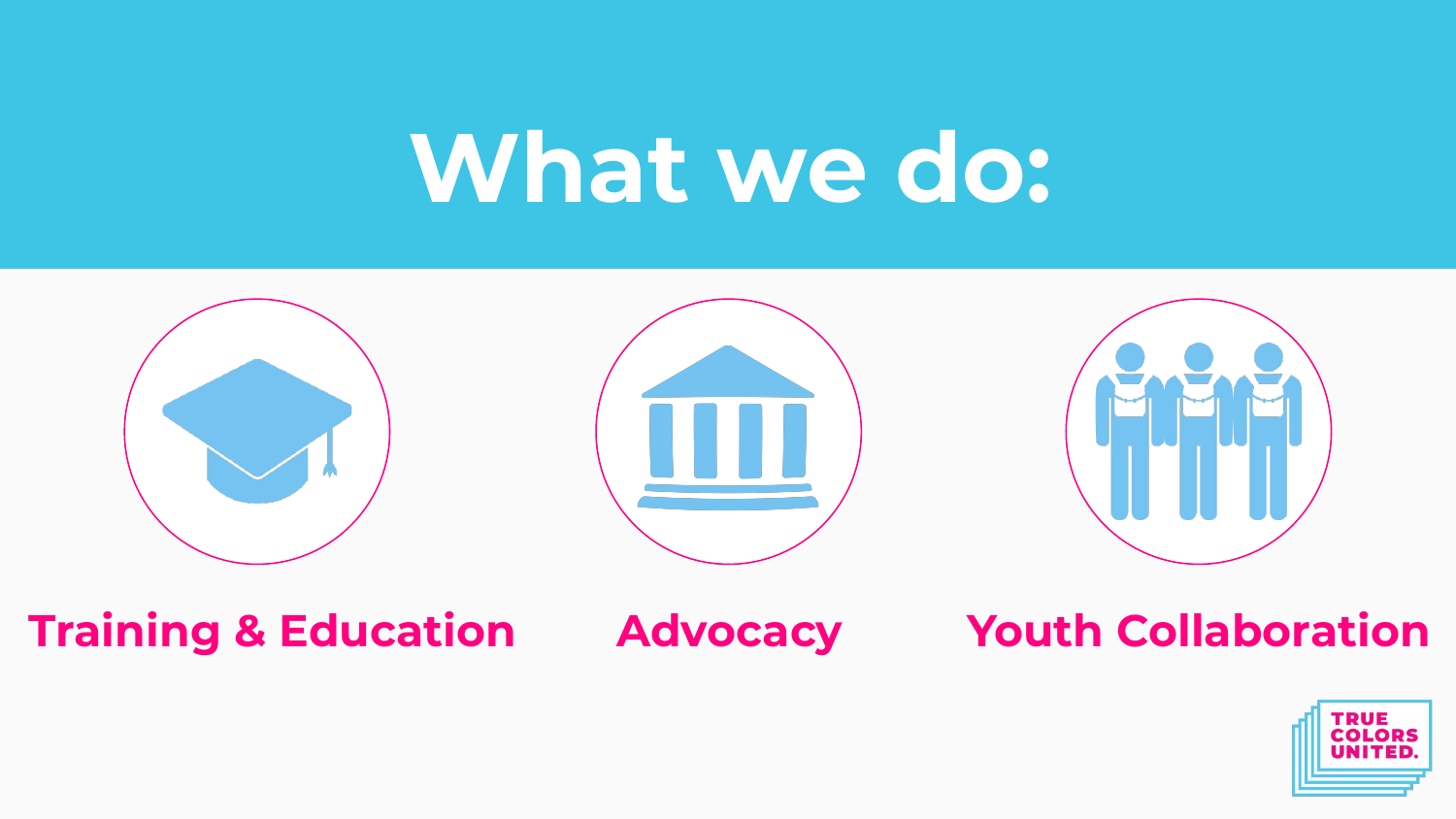## **Objectives.**

- Explain the Authentic Youth Collaboration Philosophy and why it's important to our work to end youth homelessness
- Provide an introduction to adultism and concrete examples to address adultism as an adult.
- Provide a baseline for equity in youth collaboration.

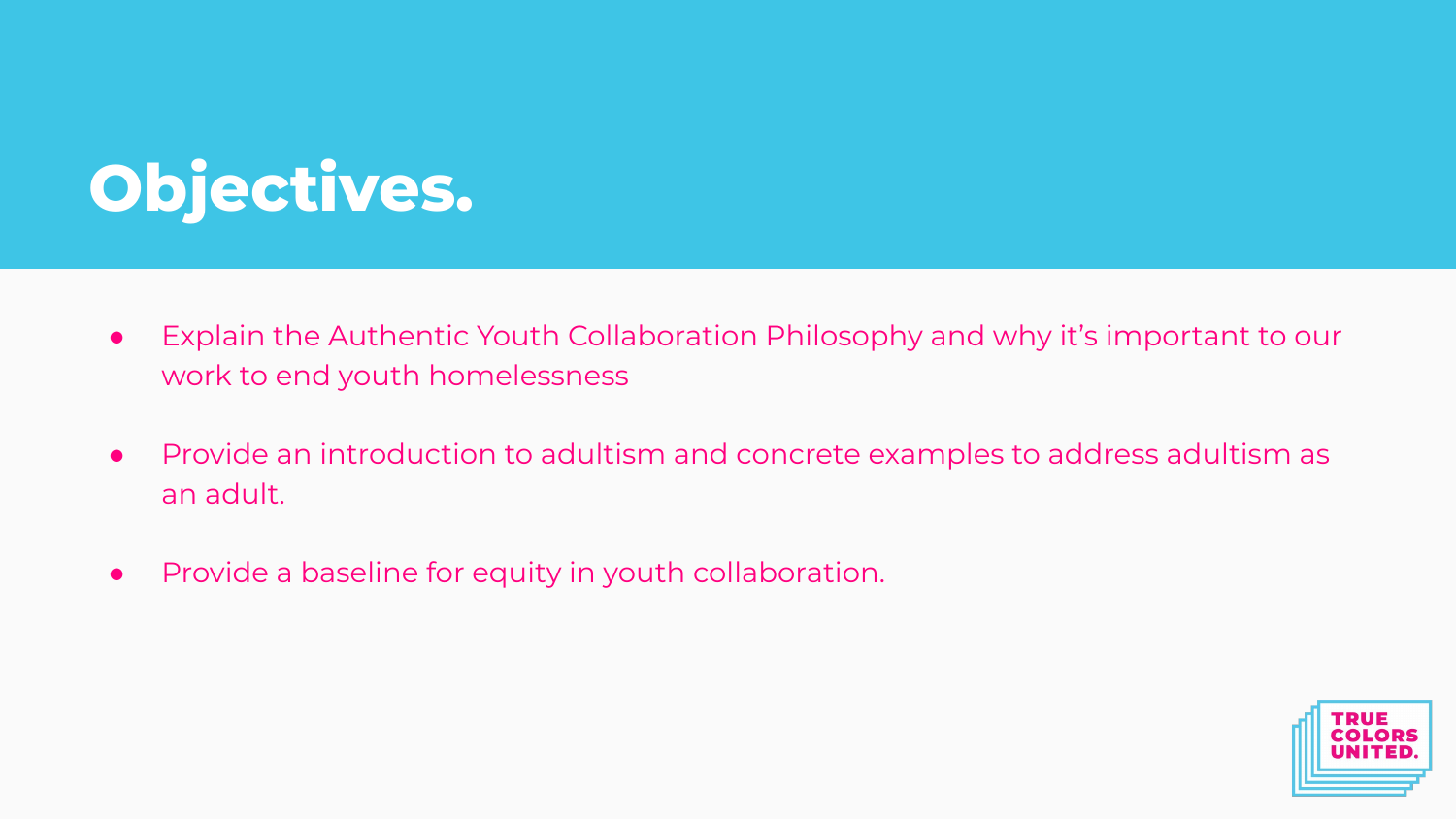# Authentic Youth Collaboration

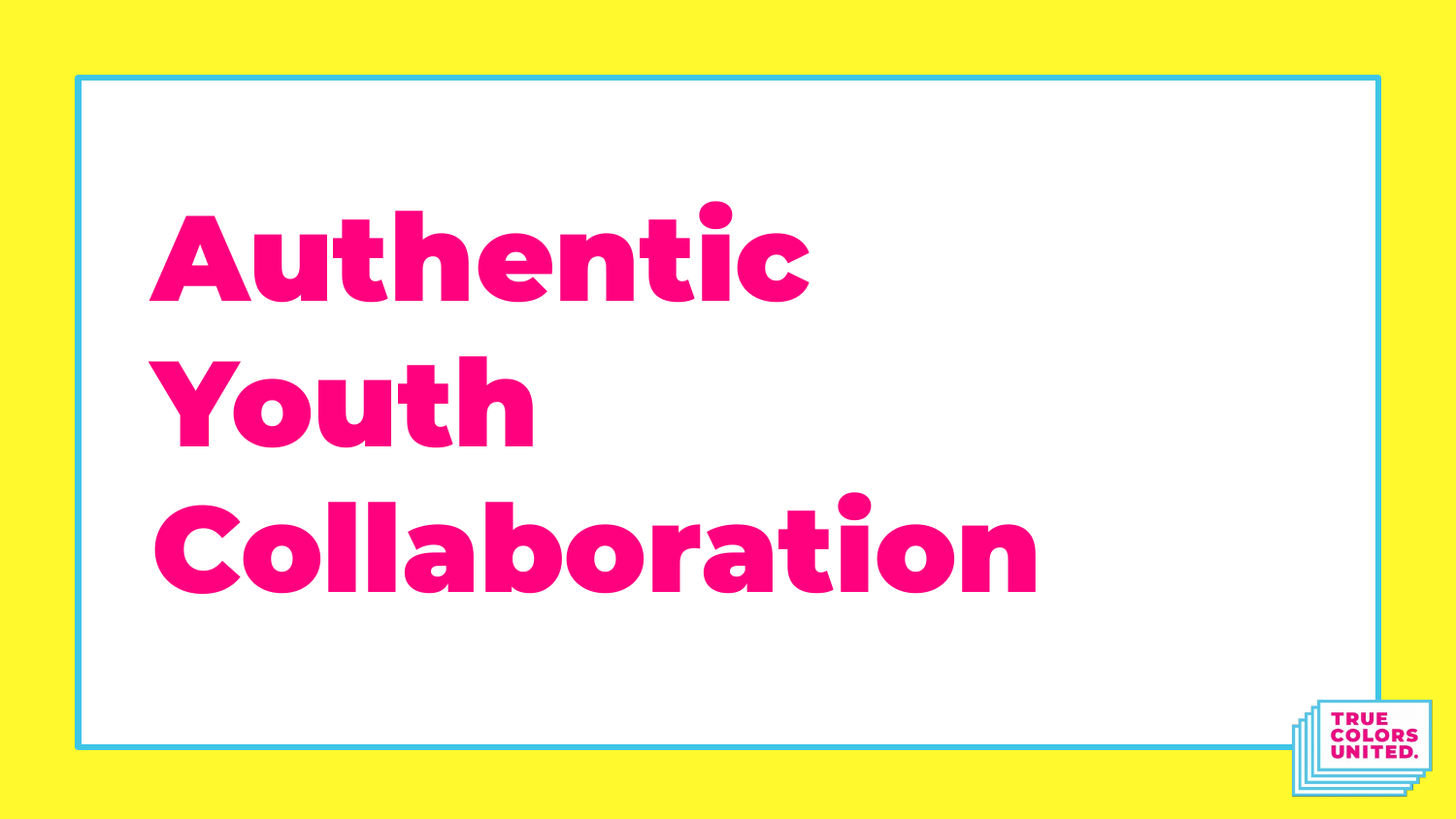#### **Authentic Partnership with Youth/Young Adults.**

- Be intentional about the decision-making power that youth have in your work.
- Youth are the experts of their own truth.
- When asking young people to be involved in your work, hear them out and build a reciprocal relationship where you honor their experiences, allowing their experiences and ideas to inform the process.

#### "It is important to create a setting where young people feel like everyone is working collectively."

- Anthony, 2017 Innovation Fellow

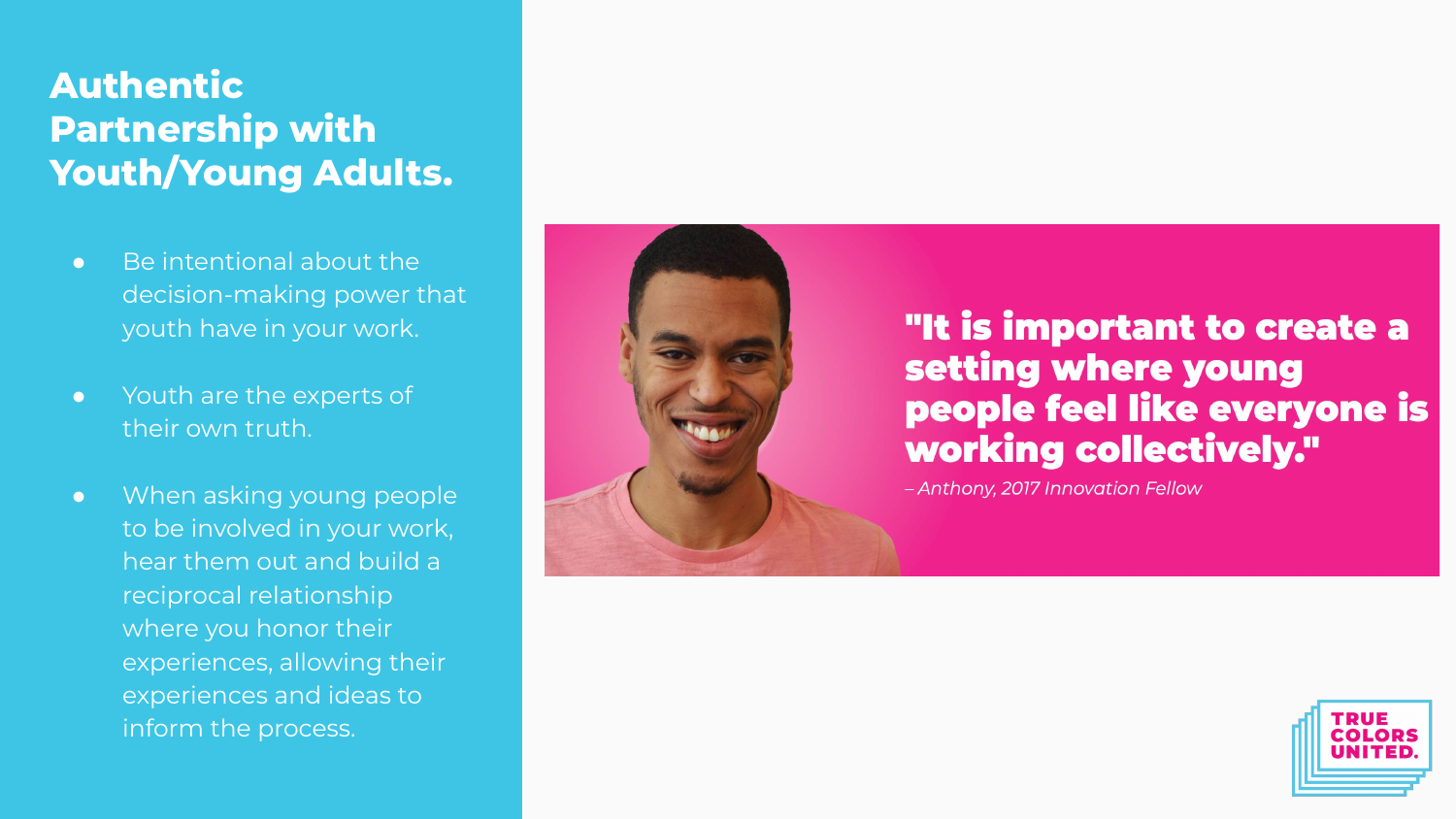**Avoiding Barriers to Authentic Youth Collaboration.**

### Building Trust

**Establishing and building trust is essential in any effective working relationship. Once positive rapport is established, genuine collaboration can begin.**

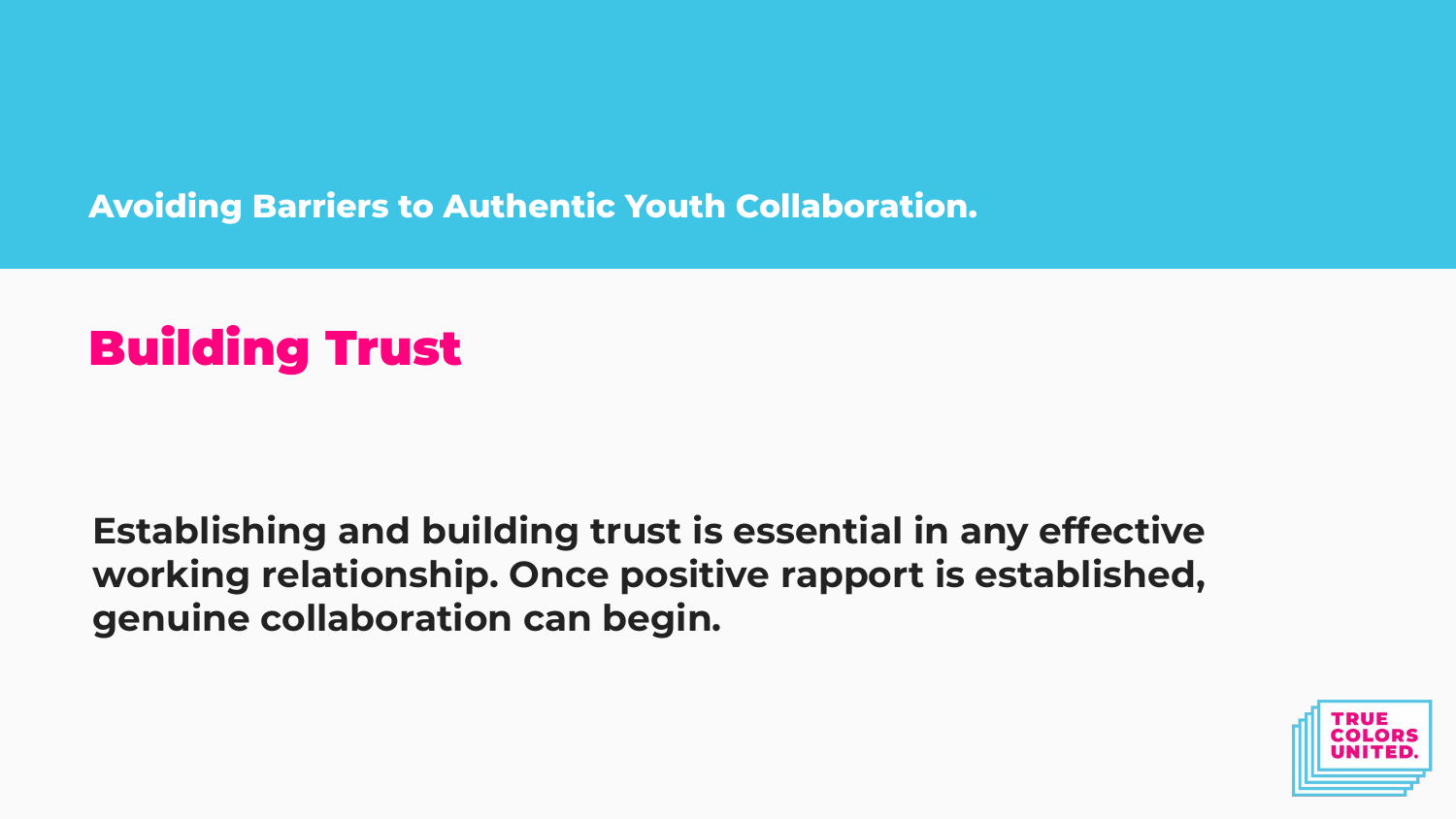**Avoiding Barriers to Authentic Youth Collaboration.**

### Meaningful Engagement

**An issue that often gets in the way of effective collaboration between youth and service providers is showy engagement, in which young people are invited to participate simply to create the impression of inclusion and diversity.**

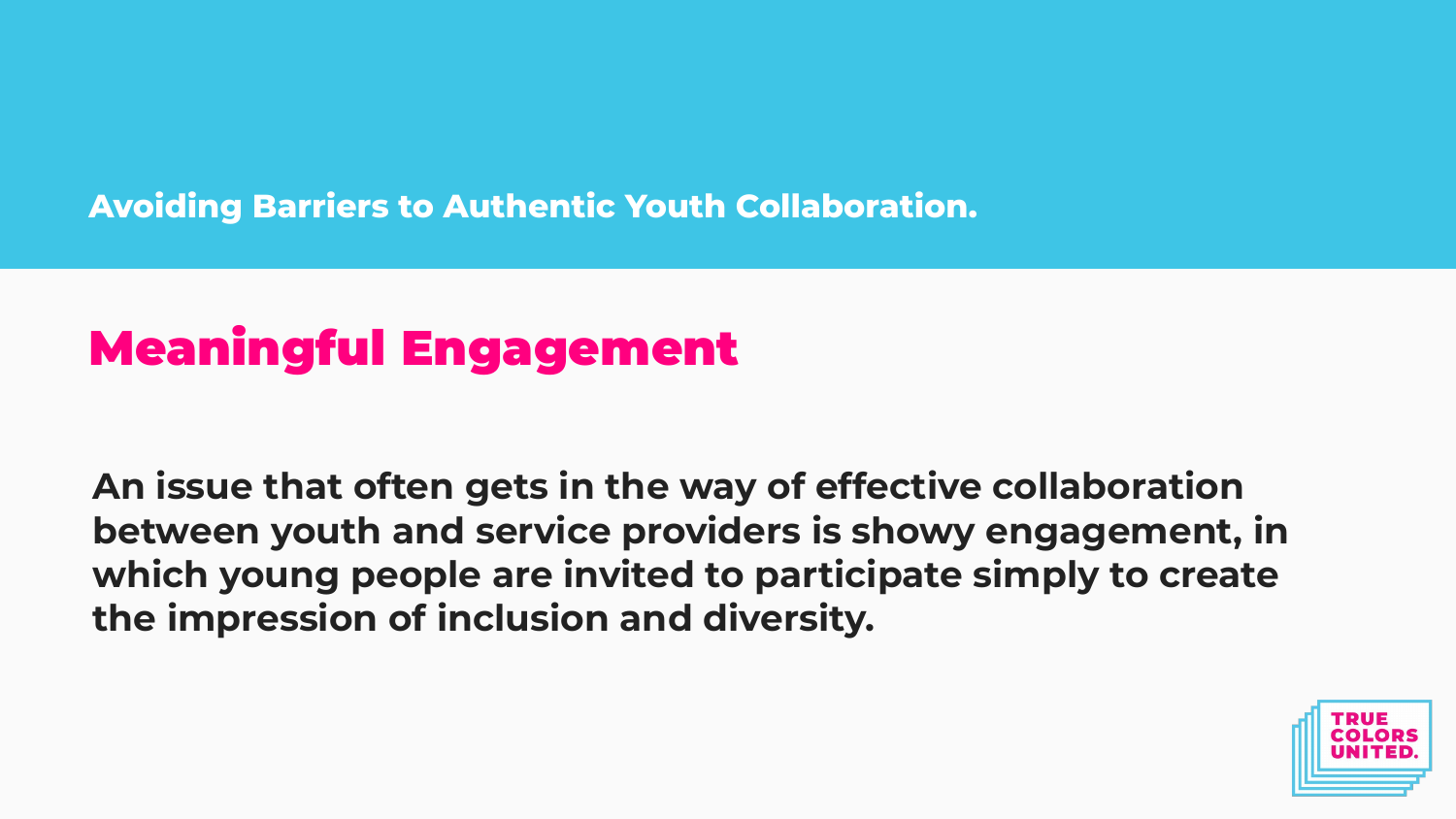**Avoiding Barriers to Authentic Youth Collaboration.**

### Meaningful Engagement

**Young adults should have the freedom and agency to be the leaders of their own lives. Their autonomy should be promoted as they make decisions about the issues that impact their lives.**

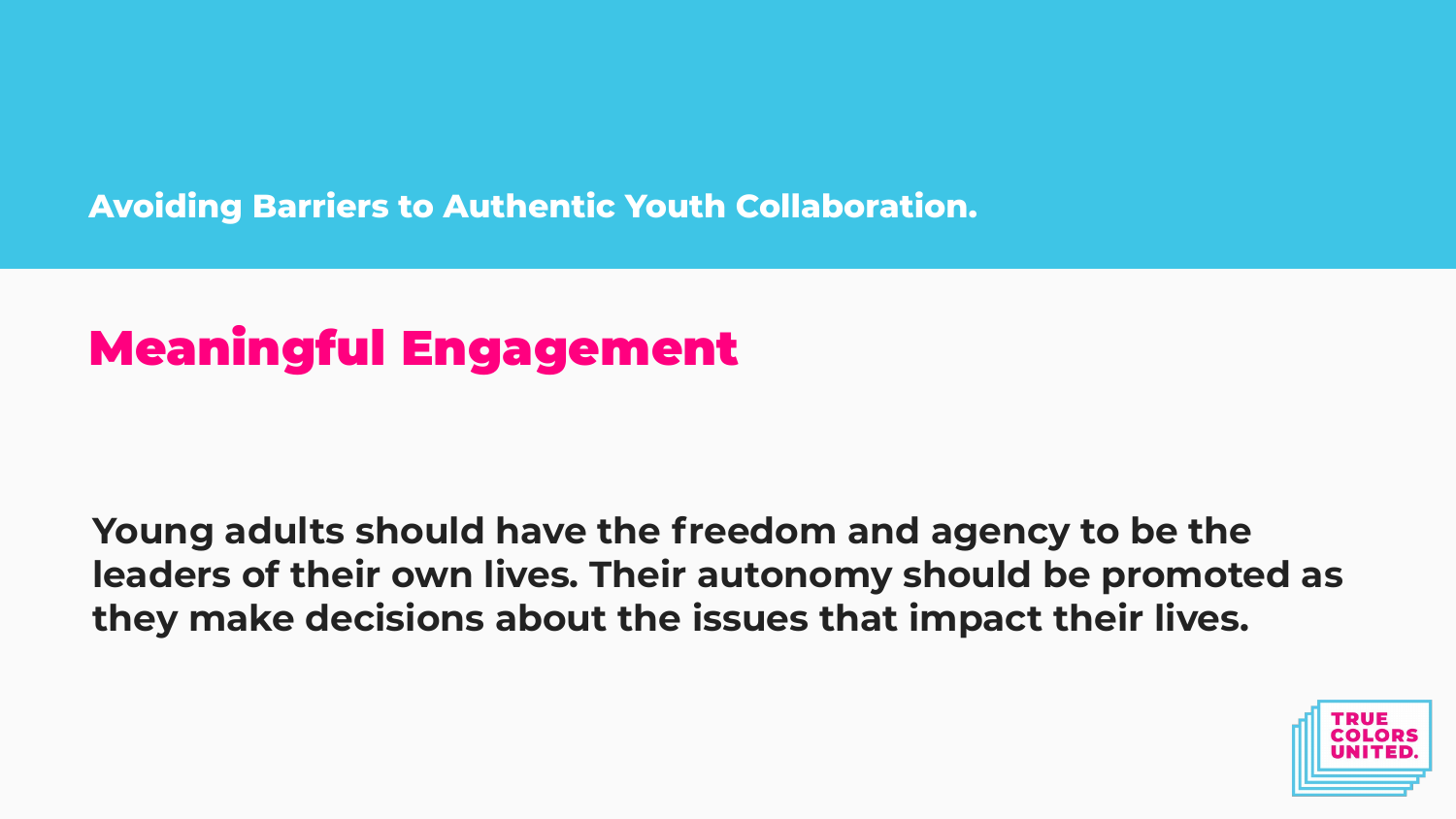## **Transparency and Honesty**

*Developing a positive rapport and committing to authentic collaboration with young people requires radical transparency and honesty that goes beyond budgets. The young people you collaborate with should understand the relationships between all stakeholders and partners, have clear details about their compensation, and be privy to any changes in timeline or with deadlines.*

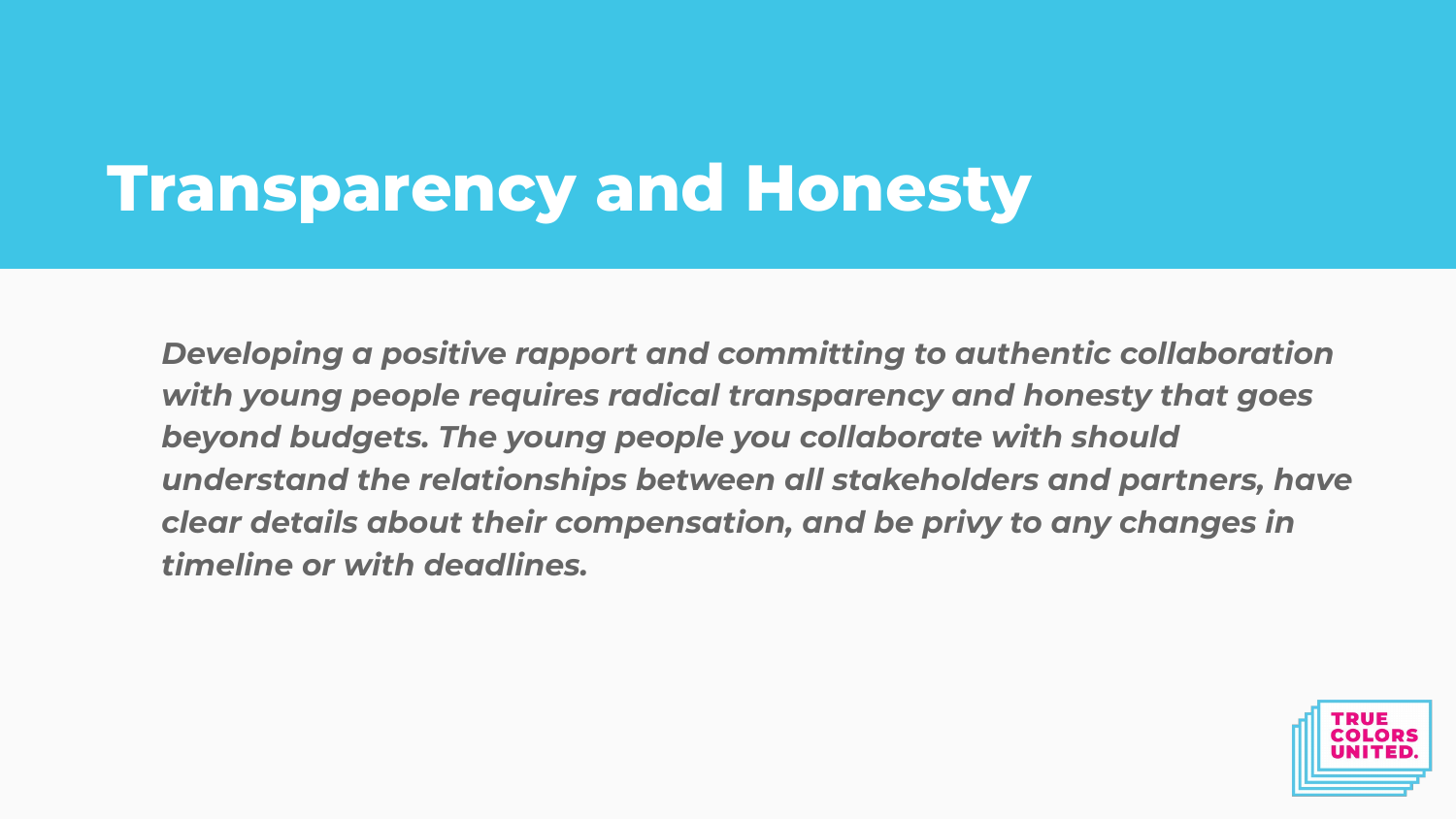# Adultism

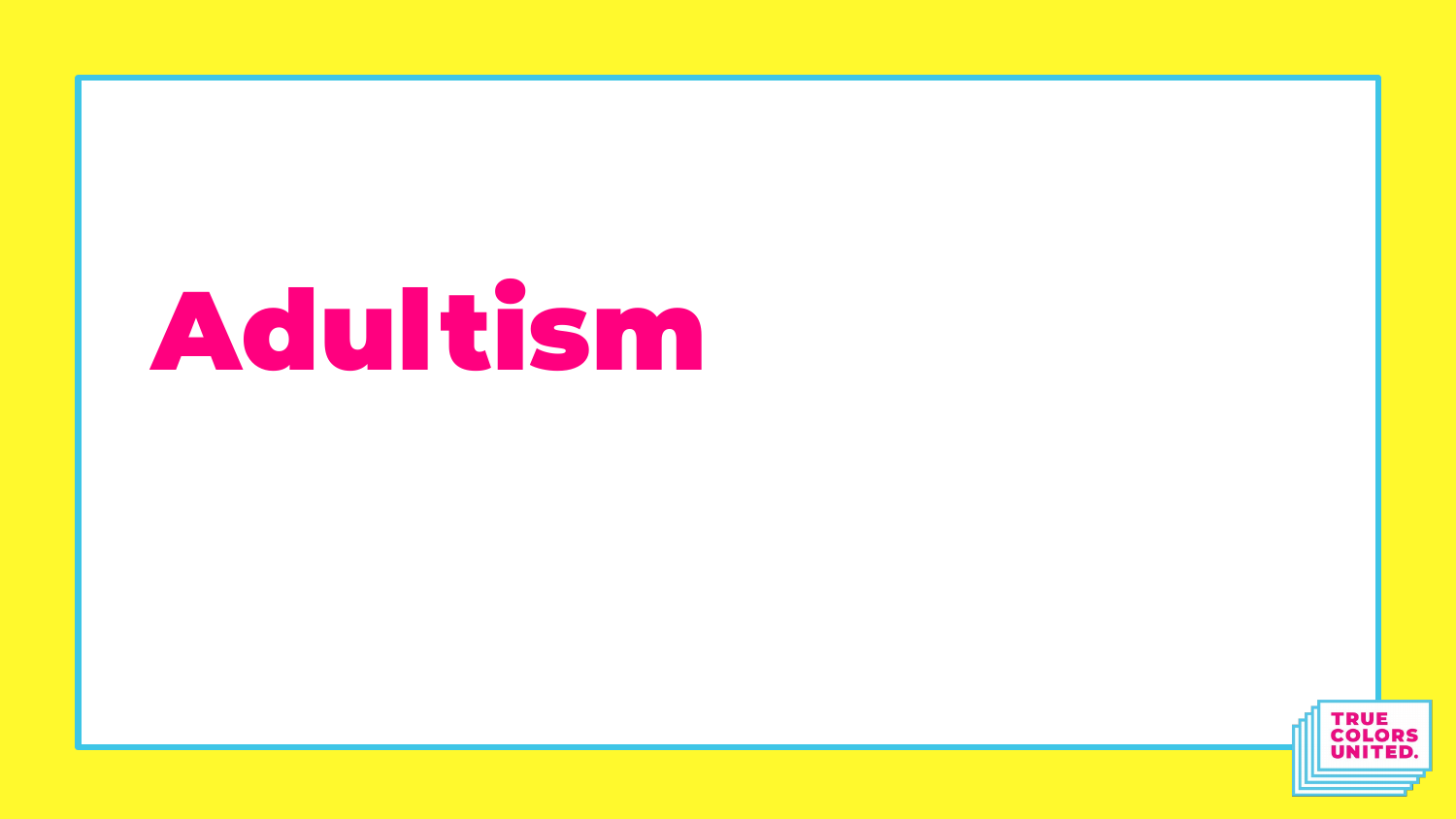### What is adultism?

Adultism describes the systems of privileged attitudes and behaviors that adults have over those of young people.

Adultism is driven by behaviors and attitudes that are based on the assumption that adults are better than young people and therefore entitles them to act upon or on behalf of young people without their agreement.

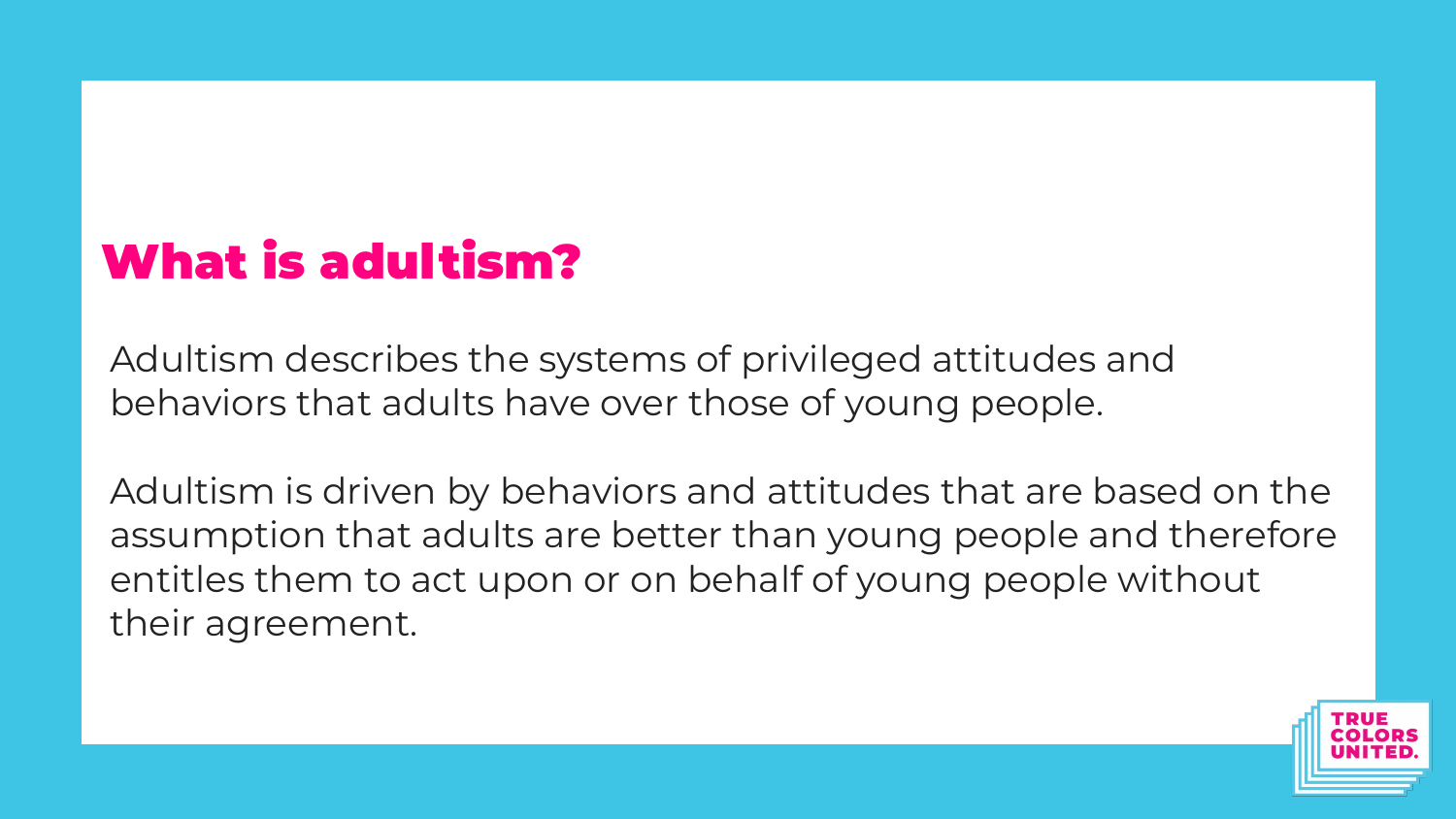## What's the difference between ageism + adultism?

Ageism describes the systems of privileged attitudes and behaviors that younger people have over elders.

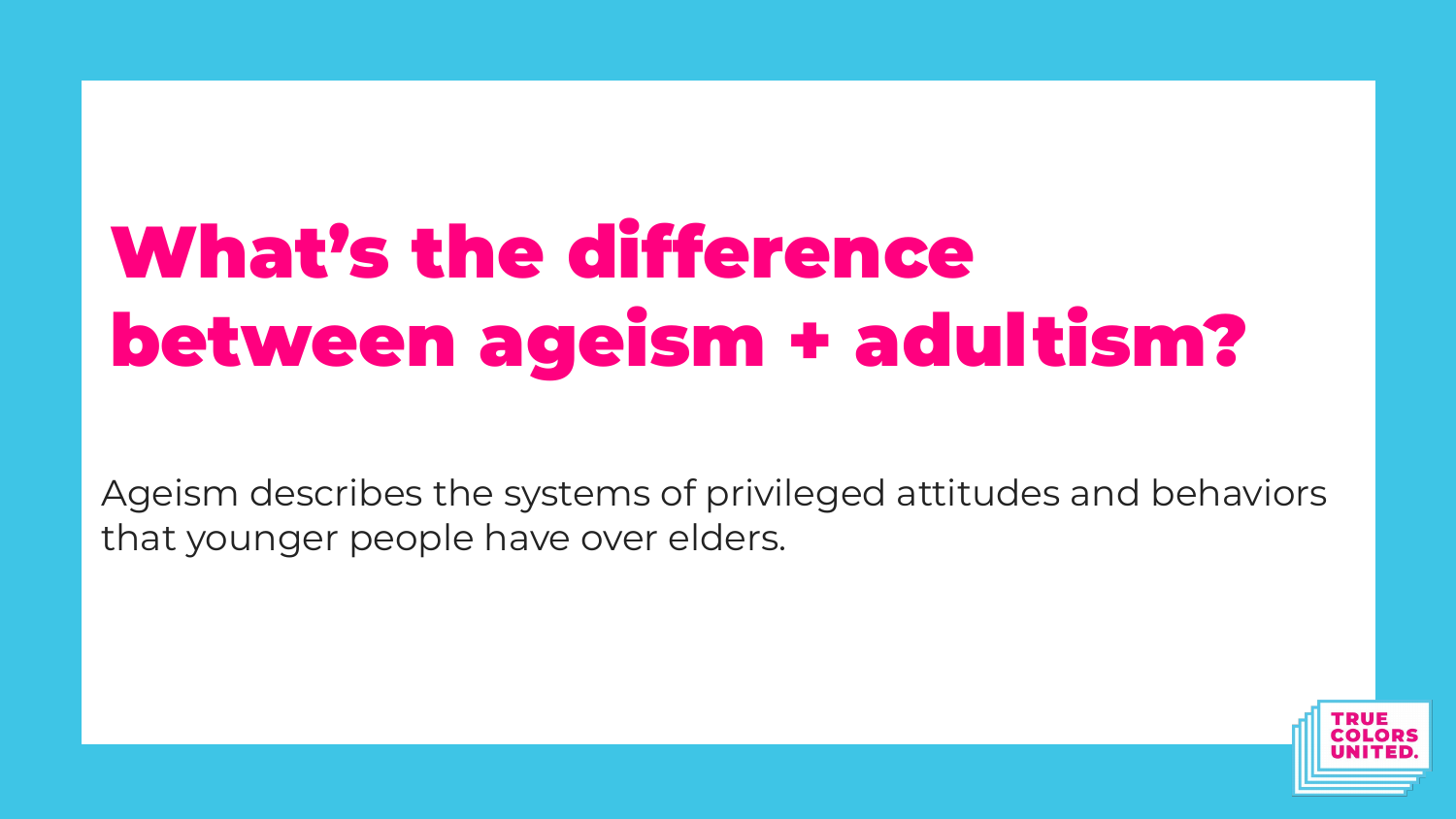## **Call It Out**

*Calling out adultism whenever and wherever it shows up in working with young people is necessary for authentic youth collaboration, as it permeates housing systems and our culture. It often manifests in how meetings are planned and facilitated, as well as in designing and providing services to young people. Adultism is not only systemic but cultural and, like with other isms, adultism can be carried out through small or subtle ways, including microaggressions.*

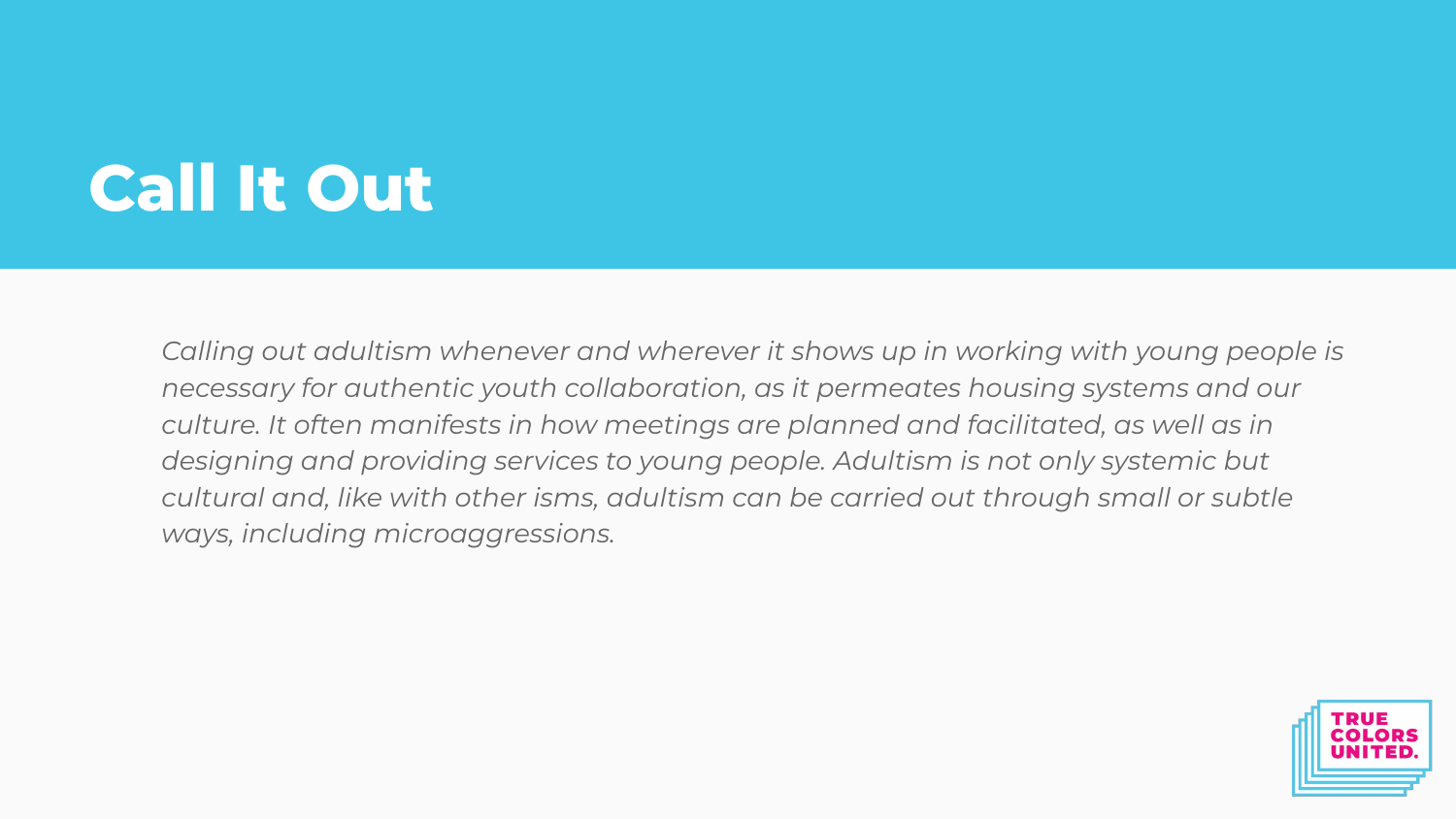## **Listening Sessions**

*Listening Sessions are an effective way to ensure young people are providing necessary feedback to move your collaborative work forward in a way that is not adultist.*

*For this to be most effective and worthwhile, here are some tips:*

- *● Be specific about the intention. Prior to engaging in a listening session with YYA, be sure they clearly understand your intentions and the potential outcomes.*
- *● Include YYA in the development of the questions/feedback forms.*
- *● Allow YYA to facilitate when/where applicable.*

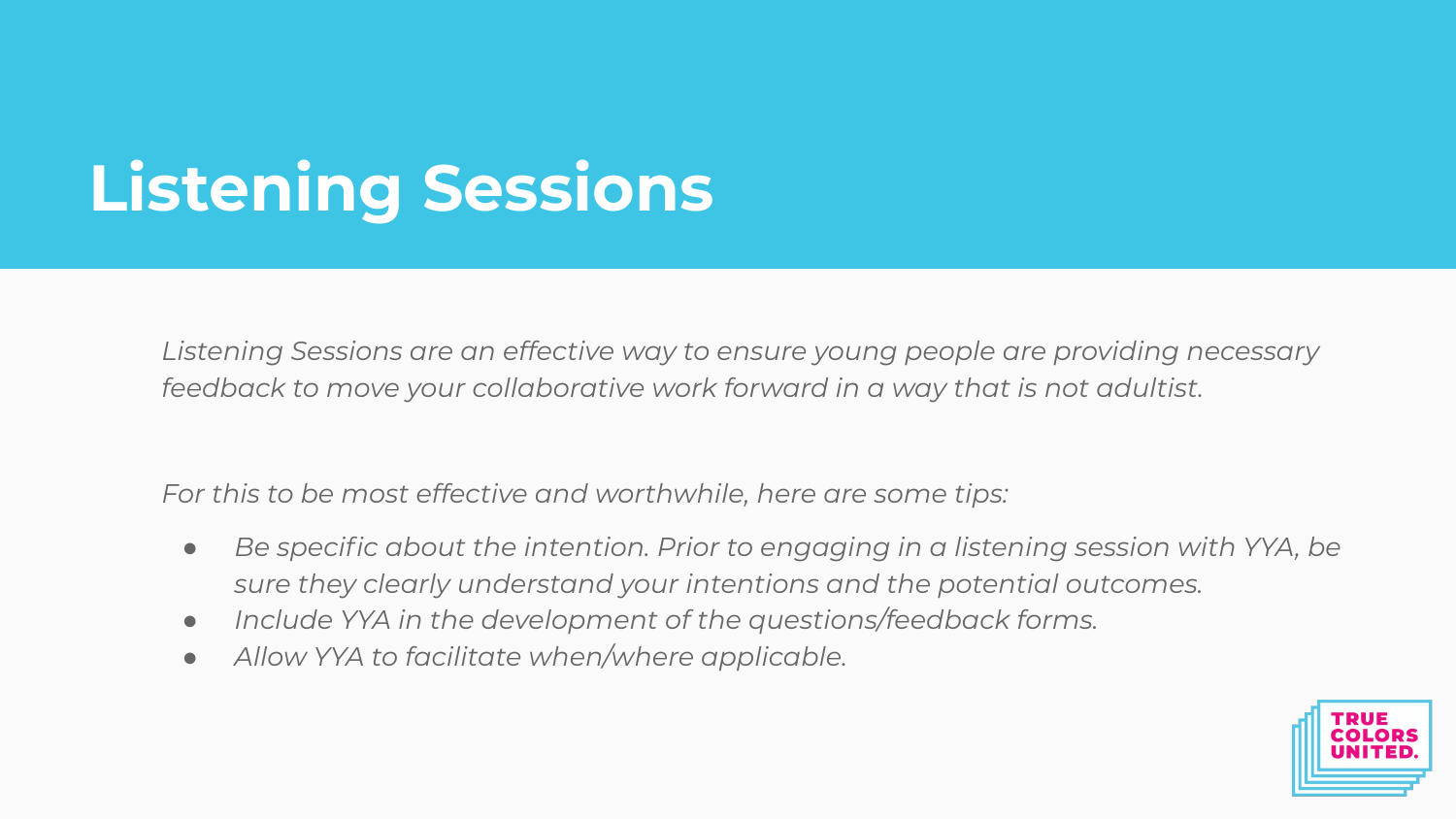# Equity.

Equity is the fair treatment, access, opportunity, and advancement for all people, while at the same time striving to identify and eliminate barriers that have prevented the full participation of some groups.

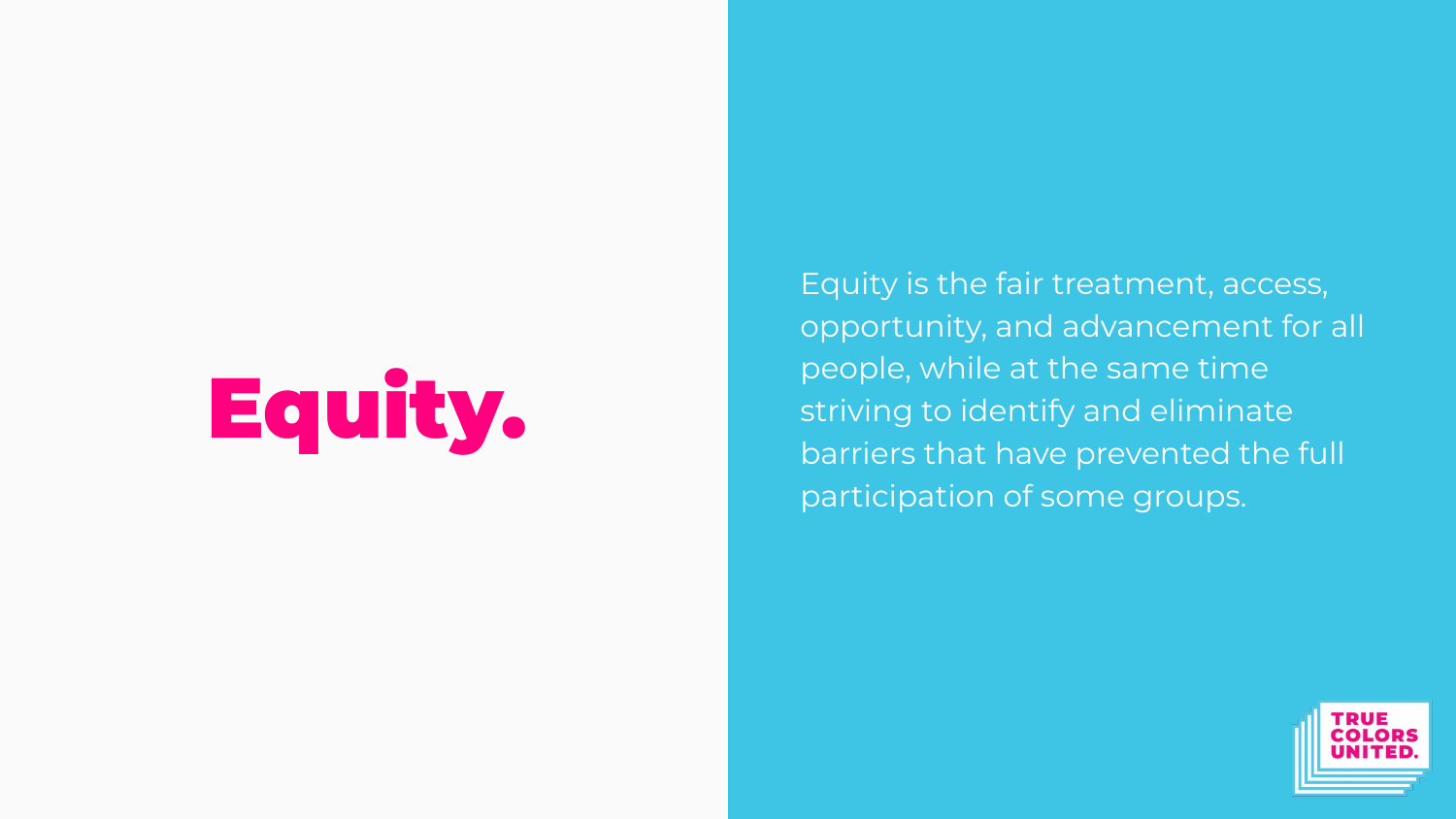#### Intersectionality.

Dr. Kimberle' Crenshaw the interconnected nature of social categorizations such as race, class, and gender as they apply to a given individual or group, regarded as creating overlapping and interdependent systems of discrimination or disadvantage.

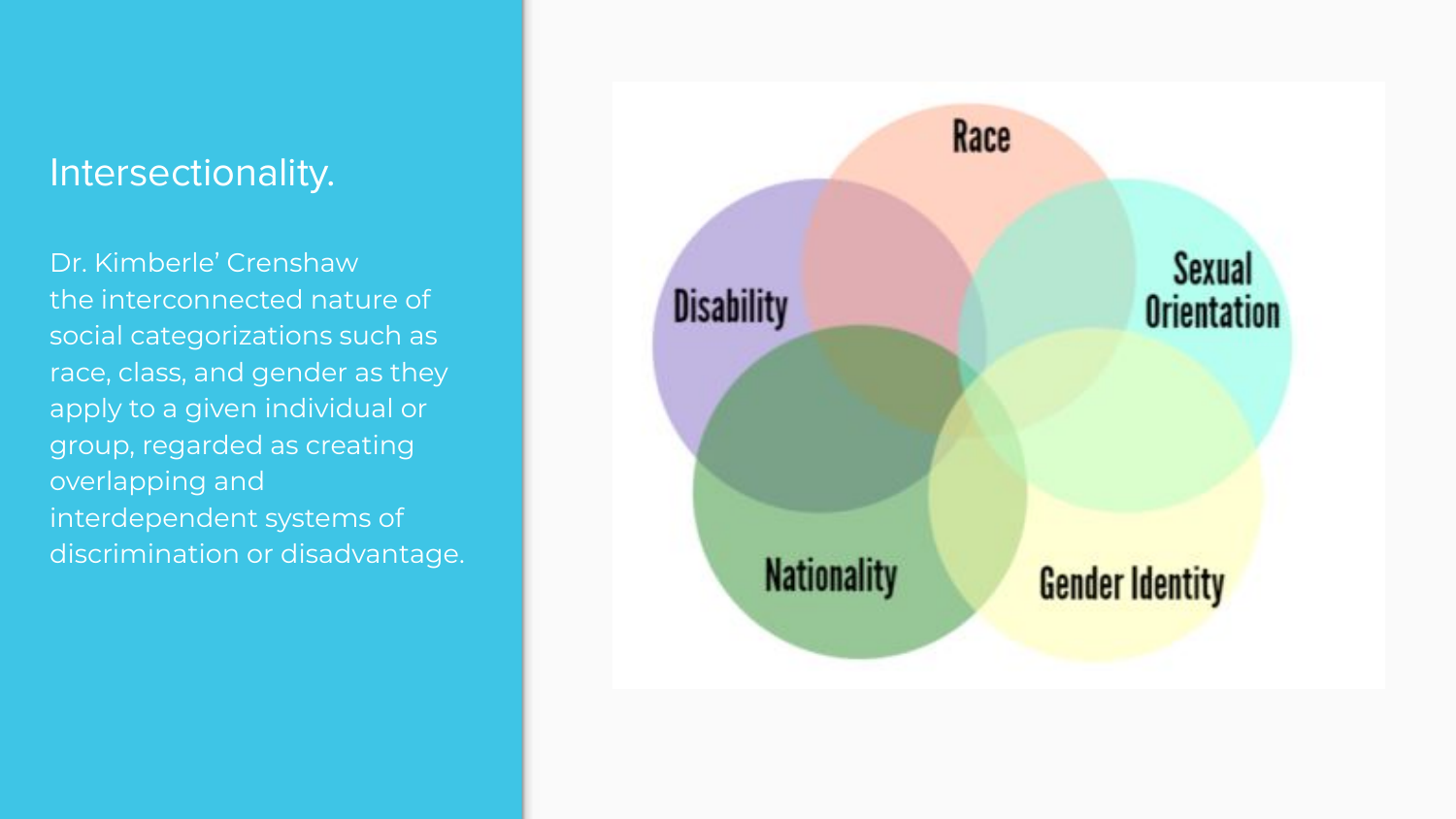## **Youth and Equity**

- *● Authentic collaboration with young people requires a commitment to understanding how identity shapes experiences. Understand how racism and oppression has impacted your community. Young people come into this work with various and multiple identities (e.g. Black, Indigenous, LGBTQ+, different ability, etc.) which need to be acknowledged, accepted, and understood before authentic collaboration can truly take place*
- *● Historically, people experiencing homelessness have relied on systems that have taken their power away, like when a provider makes a housing decision for a young person.*
- *● We recommend that you analyze the demographics of your decision making body, as well as your YAB, to determine if the communities experiencing homelessness locally are accurately represented.*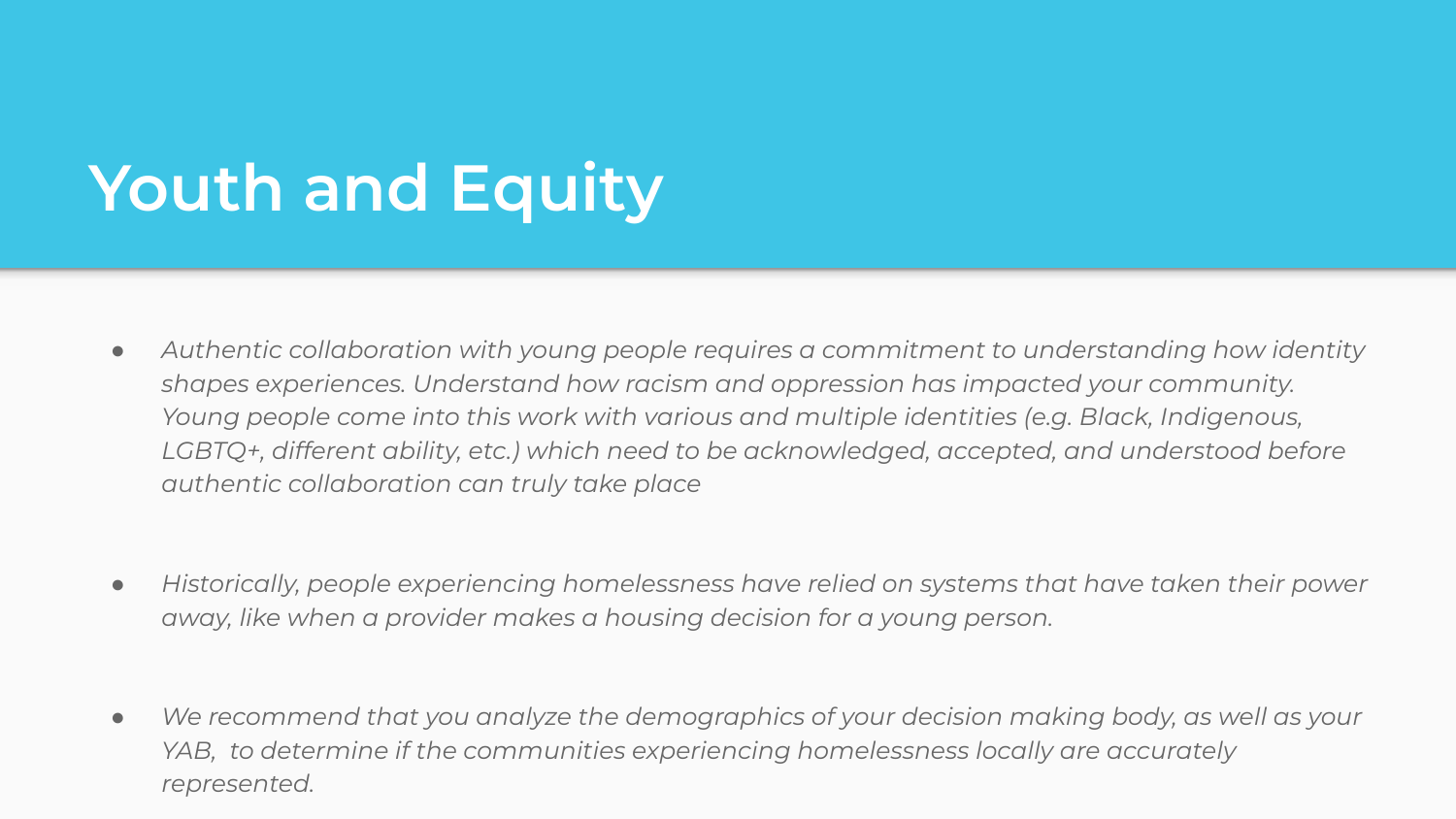## **Equity (cont'd)**

- *● Have at least two seats for YYA with lived experience as a part of your (CoC) structure. In most cases this will mean that it has to be in writing. Write the delegation of these two seats into the CoC charter, bylaws, and agreement.*
- *● Decision-making bodies (CoC) should be representative of the communities experiencing homelessness. That will mean older adult partners must consider whether giving up their seat and encouraging it to be filled with a young person is a choice point.*
- *● Hire young people at every level. Peer support positions have been designed for young people but have limited the voice and perspective of each individual placed in those roles. If this is a beginning stage for young people in your community, focus on offering training that will prepare them for more advanced positions.*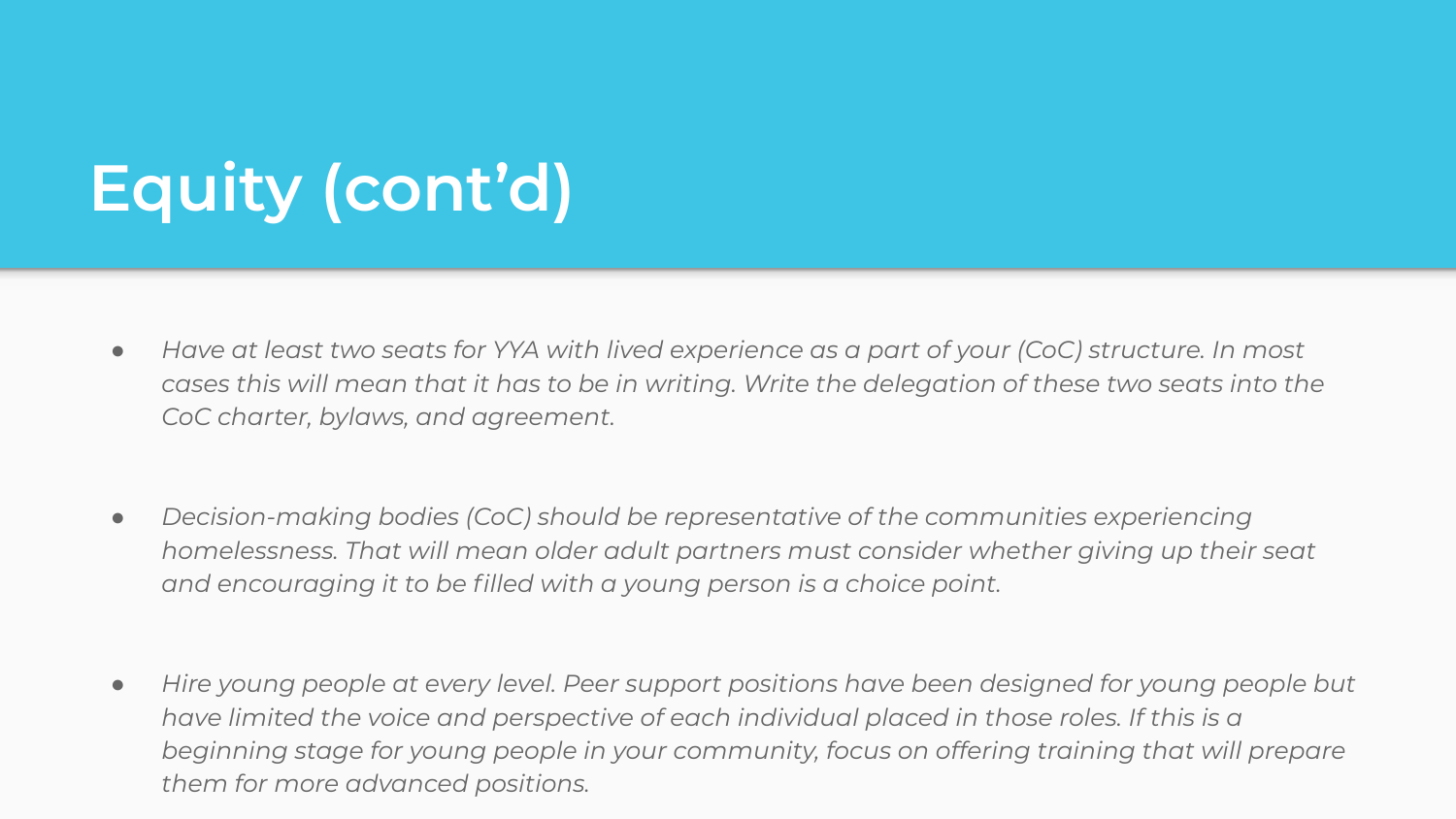